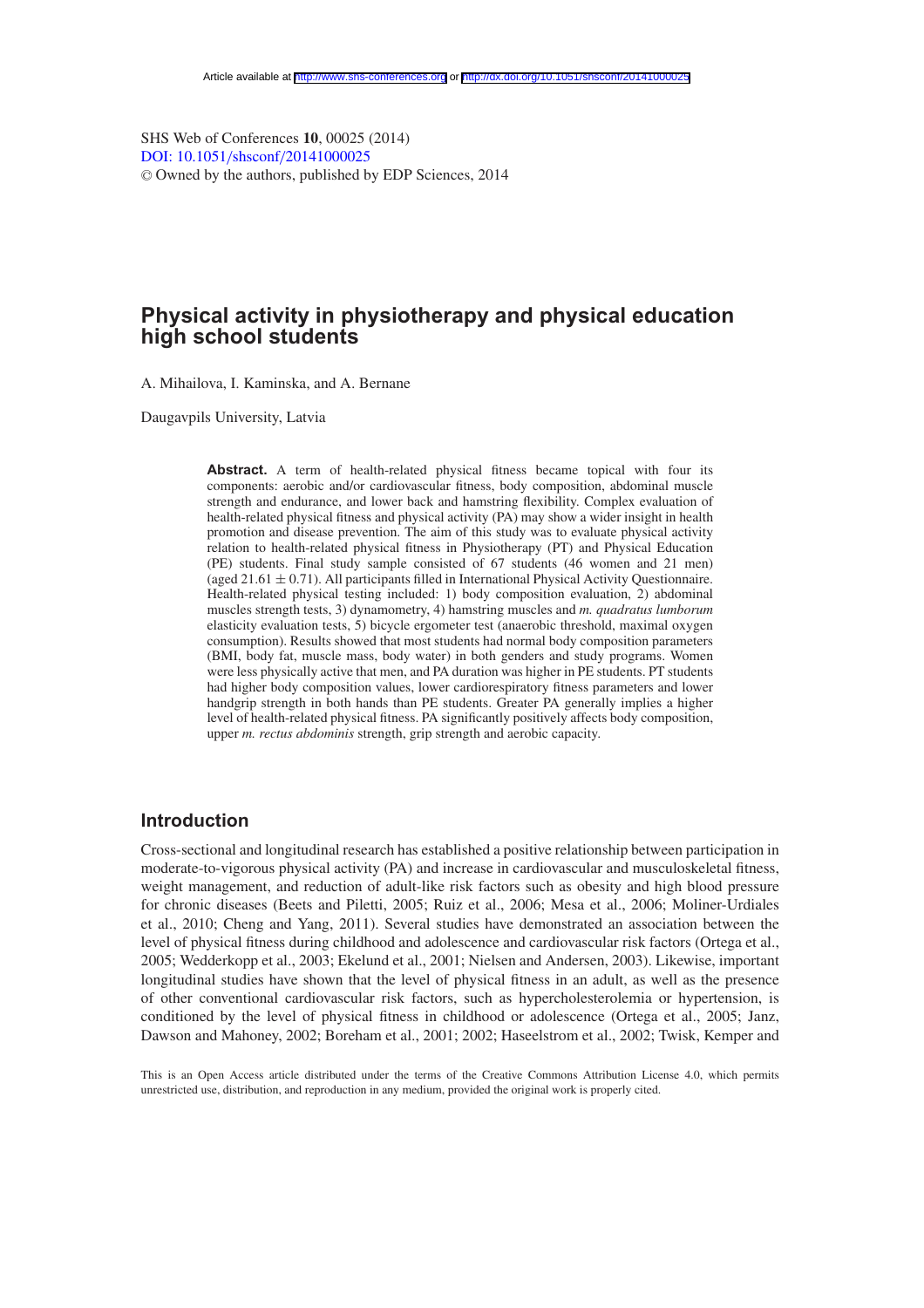Van Mechlen, 2002). Thus, it's important to start evaluating PA and physical fitness in youth, in order to manage health promotion and make preliminary evaluation of health-related parameters.

The Centers for Disease Control and Prevention developed standard definition for the term physical fitness in 1985: "...a set of attributes or characteristics that people have or achieve that relates to the ability to perform physical activity" (ACSM, 2010). Health-related physical fitness (HRPF) is a more specific term defined by President's Council on Physical Fitness as consisting of those specific components of physical fitness that have relationship with good health (President's Council on Physical Fitness, USA) (ACSM, 2010). HRPF refers to cardiorespiratory fitness, muscular strength, flexibility and body composition (Cheng et al., 2011; ACSM, 2010; Moliner-Urdiales et al., 2010). Among the important reasons for assessing of HRPF are: 1) educating participants about their HRPF status; 2) providing data that are helpful in the development of exercise prescriptions to address all fitness components; 3) collecting baseline and follow-up data that allow evaluation of progress by exercise program participants; 4) motivating participants by establishing reasonable and attainable fitness goals; 5) stratifying cardiovascular risk (ACSM, 2010).

University time is considered a critical period in an individual's lifetime. The leisure activities in which university students participate, the lifestyle habits they have, and the exercise habits they form all have significant impacts on their health, university life and on their work life after graduation (Cheng et al., 2011). University life usually only gives an opportunity to attend several sport classes (aerobics, swimming etc.) using university's sport facilities, but as research data show not all students uses this opportunity or have additional sport activities apart studies. Research data of Latvian researchers with J. Porozovs (2012) in lead has showed that only 15% of students have do regular sport exercises comparing with 42% or students who didn't do any sport at all.

Typically PA decreases with age, but not among those who exercise regularly. Although regular exercise decreases after the 15–24 age groups (32%), it then stabilizes at 26–27% for all other age categories. This clearly shows that the majority of those who form a regular exercise pattern early on carry it on throughout their lives. The data suggests the importance of setting a pattern of exercising early on in life, as the majority of people then appear to continue exercising well into their retirement. Only 7% of 15–24 year-olds never exercise at all, as opposed to 27% of respondents in the 70+ group (Kundziòa, Grants, 2011).

In this study we examined PA and HRPF of university students. The aim of the study was to evaluate PA relation to HRPF in Physiotherapy and Physical Education students.

### **Materials and methods**

A total of 91 students of Daugavpils University were recruited. During the analysis phase, 24 participants were excluded because they didn't fit any of inclusion criteria (adolescents aged 19 to 25 years old, students of Physiotherapy (PT) and Physical Education (PE) and absence of contradictions to any of HRPF tests) or had missed health-related physical fitness tests or hadn't filled in the questionnaire. The final study group consisted of 67 students (46 women and 21 men) with an age range of 20 to 23 years (mean age  $21.61 \pm 0.71$  years).

Physical activity was assessed with International Physical Activity Questionnaire (IPAQ) – Long Form (www.ipaq.ki.se). Three levels of physical activity were established according to IPAQ Scoring Protocol guidelines: low, moderate and high (Patterson, 2010).

Body composition was assessed by the bioelectrical impedance analysis method using medically approved portable body composition monitor with visceral fat indicator TANITA BC-420. Body weight, body mass index, body fat (%), muscle mass (%) and body water (%) variables were received. Body height that was required to fill in the TANITA measuring protocol was measured to the nearest 1.0 cm. Waist and hip girth were measured to the nearest 0.5 cm with a flexible leather tape measure. Waist girth was measured midway between the lowest rib and the iliac crest when subject were in standing position.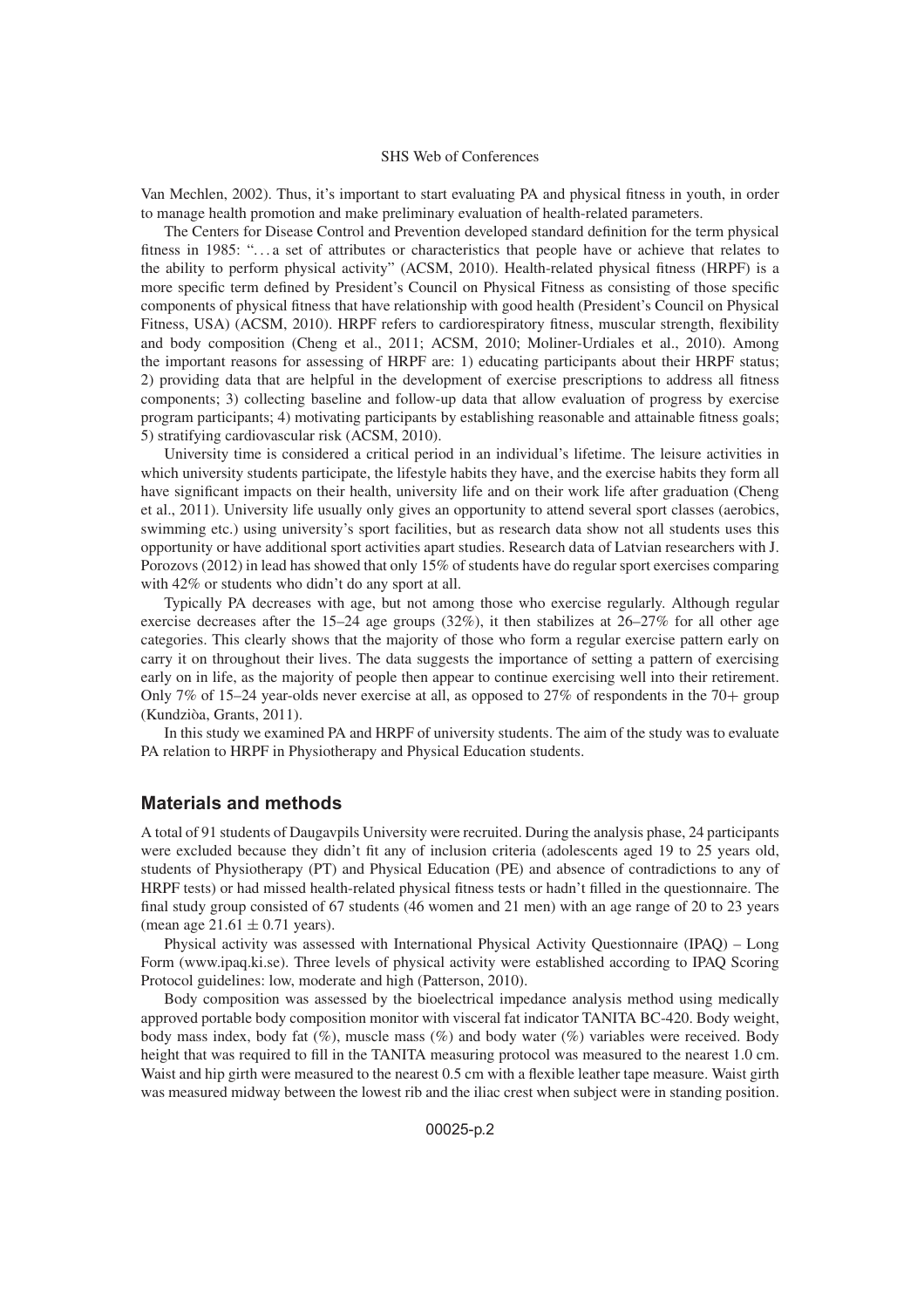#### Int. Conf. SOCIETY. HEALTH. WELFARE.

| M. quadratus lumborum | <b>Physical activity (PA) level</b> |                |               | Total        |
|-----------------------|-------------------------------------|----------------|---------------|--------------|
|                       | Low PA                              | Moderate PA    | High PA       |              |
| Symmetry              | $3(4.48\%)$                         | $25(37.31\%)$  | $22(32.84\%)$ | 50 (74.63%)  |
| Right side shortened  | $2(2.99\%)$                         | $1(1.49\%)$    | 4(5.97%)      | $7(10.45\%)$ |
| Left side shortened   | $1(1.49\%)$                         | $5(7.46\%)$    | $4(5.97\%)$   | 10 (14.92%)  |
| Total                 | $6(8.96\%)$                         | 31 $(46.26\%)$ | 30 (44.78)    | $67(100\%)$  |

**Table 1.** *M. quadratus lumborum* elasticity by physical activity levels (PAL).

Hip girth was measured at the highest points of gluteal muscles when subject were in standing position (Adams and Beam, 2008).

The grip strength of both hand was measured with hydraulic hand dynamometer (Saehan Corp., Korea, Model SH5001, SN 11010449) while the subjects stood with their elbows extended (Adams and Beam, 2008). The best score of 3 trials was recorded for analysis.

Abdominal muscles and hamstring muscles manual tests were performed on the basis of guidelines on muscle testing of Palmer M. Lynn and Marcia E. Epler "Fundamentals of Musculoskeletal Assessment Techniques" (1998). *M. rectus abdominis* upper and lower parts, *m. obliquus abdominis externus et internus* were tested for strength (evaluated from 0 to 5 points) and *m. quadratus lumborum* and hamstring muscles were tested for elasticity in terms of flexibility.

Cardiorespiratory fitness was assessed using cardiopulmonary testing system MasterScreenCPX (JAEGER) and cycle ergometer *Ergoselect 100P* (Ergoline, SN 2008000567) with breath-by-breath analysis of expired air. Subjects performed submaximal test based on the method of PWC170 testing with two power stages each of 5 minutes (Adams and Beam, 2008). Start power for both women and men was equivalent to 1W per 1 kilogram of body weight for subject with normal BMI and 0.75W per 1 kilogram of body weight for overweight subjects. Then power was increased according to the heart rate at the end of the first load stage. Maximal oxygen consumption and anaerobic threshold was calculated in MasterScreenCPX program automatically. They were taken as basic variables for evaluation of aerobic capacity.

Statistical analyses were performed using IBM SPSS Statistics (version 20.0). Group differences were assessed with Chi-Square, T-test and ANOVA, drawn at significant level of 0.05%.

## **Results**

Most students had normal body composition parameters (BMI, body fat, muscle mass, body water) in both genders and study programs. 69.6% of women and 71.4% of men met the criteria for normal BMI. The difference between BMI groups in women and men was not significant ( $p = 0.631$ ). 71.7% of women and 85.7% of men had normal body fat content. Distribution in BF groups did not differ among women and men ( $p = 0.439$ ). 73.9% of women and 85.7% of men and 93.5% of women and 100% of men met the criteria of good muscle mass and body water accordingly ( $p < 0.05$  between genders).

74.63% of students had *m. quadratus lumborum* symmetry, 37.31% of them was in moderate PAL group (Table 1). *M. quadratus lumborum* elasticity did not differ significantly between PAL groups  $(p = 0.237)$ .

46.26% of students had moderate PA level, 44.78% of students – high PA level (Table 1). Women were less physically active than men ( $p < 0.001$ ) having a prevalence of moderate PAL (63.0%) comparing with 90.5% of men in high PAL (Fig. [1\)](#page-3-0). PE students were more physically active than PT students ( $p = 0.002$ ). PE students had prevalence of high PAL (95%) comparing with 66% of moderate PAL in PT students ( $p < 0.0001$ ). Women of PE study program had a prevalence of high PAL, comparing with prevalence of moderate PA in women of PT study program ( $p = 0.004$ ). Men of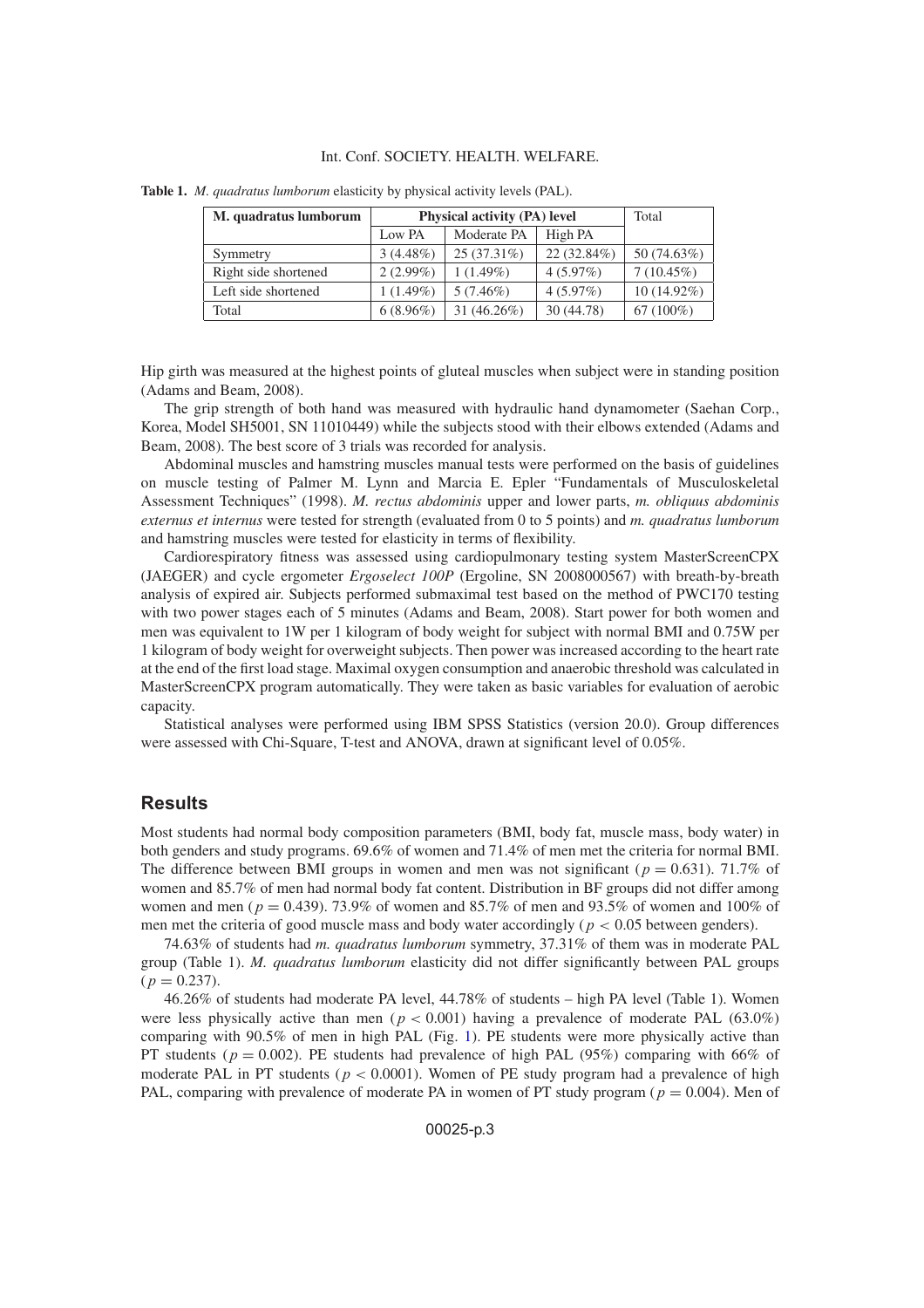<span id="page-3-0"></span>

**Figure 1.** Physical activity levels by gender and study program.

<span id="page-3-1"></span>

**Figure 2.** Mean values of body weight in different PAL groups in both genders.

**Figure 3.** *M. rectus abdominis* upper part strength in PAL groups and genders.

<span id="page-3-2"></span>PE study program were more physically active than men of PT study program, having a prevalence of high PAL ( $p = 0.019$ ).

PE students had higher BMI ( $p = 0.033$ ), WHR ( $p = 0.0001$ ), body water ( $p = 0.007$ ) and muscle mass ( $p = 0.001$ ) values, but lower body fat ( $p = 0.001$ ). PT students had lower cardiorespiratory fitness parameters: anaerobic threshold ( $p = 0.0001$ ), absolute ( $p = 0.0001$ ) and relative ( $p = 0.001$ ) maximal oxygen consumption and lower handgrip strength in both hands ( $p < 0.0001$ ) than PE students. Musculoskeletal fitness values did not differ significantly between study programs.

UNIVARIATE analysis showed a significant relationship between weight and PAL. Students with high PAL had higher body weight comparing with those, who were insufficiently ( $p = 0.026$ ) or moderate ( $p < 0.0001$ ) physically active (Fig. [2\)](#page-3-1).

M. *rectus abdominis* upper part strength (Fig. [3\)](#page-3-2) was significantly higher in high PAL comparing with moderate PAL ( $p = 0.027$ ) in both genders. There's no statistical significant influence of PAL on obliques muscles strength in rotation to the right and left in both genders.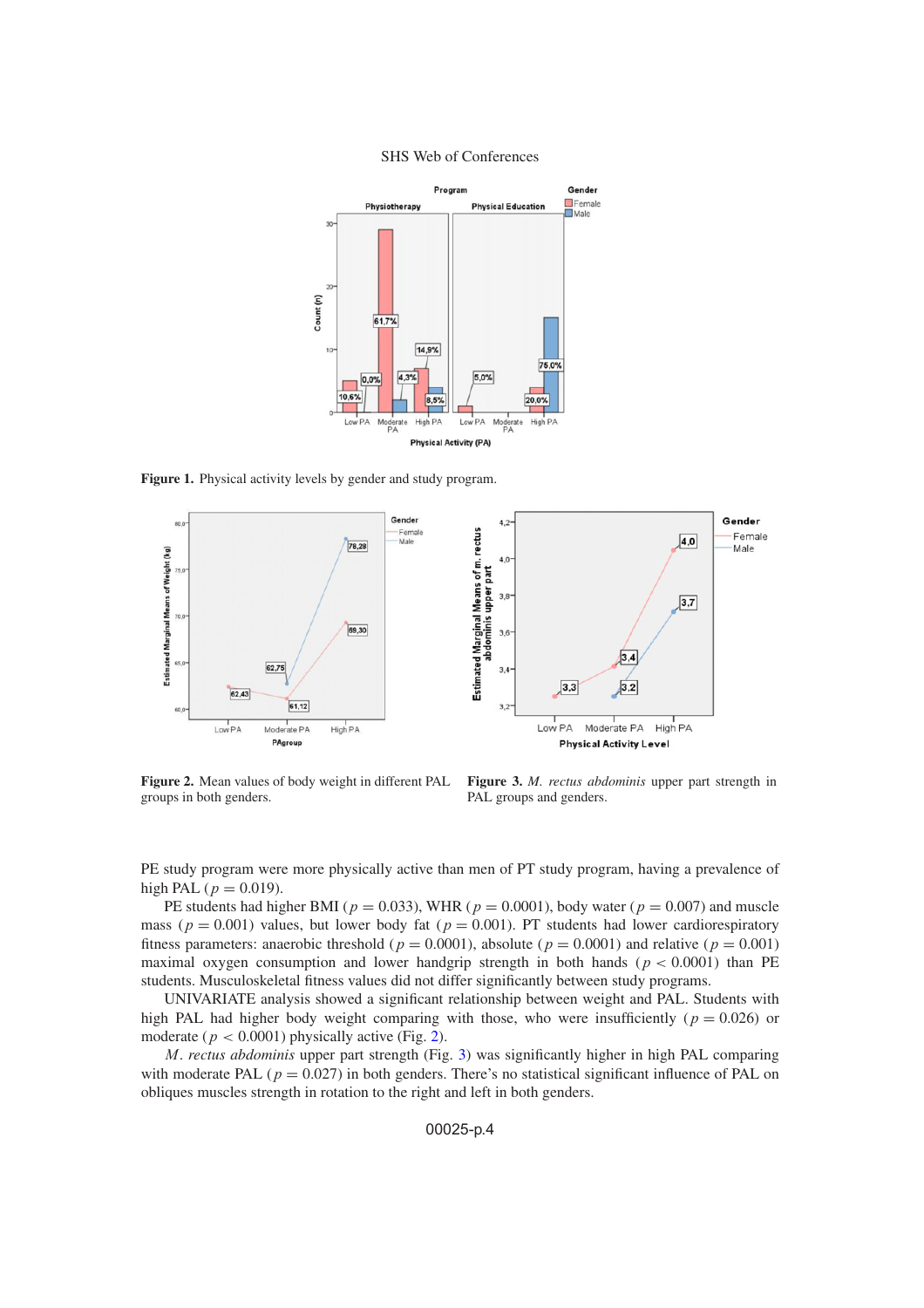#### Int. Conf. SOCIETY. HEALTH. WELFARE.

<span id="page-4-0"></span>

<span id="page-4-1"></span>**Figure 4.** Absolute maximal oxygen consumption mean values in different PAL.



**Figure 5.** Handgrip strength values (right and left hands) in different PAL.

PAL had a significant effect on maximal oxygen consumption in both women and men. Absolute maximal oxygen consumption values were significantly higher in high PAL than in moderate PAL  $(p = 0.045)$  in women (Fig. [4\)](#page-4-0). And gender was an independent factor affecting anaerobic threshold and relative maximal consumption values in all PAL ( $p < 0.0001$ ).

Handgrip strength of both hands was significantly higher in high PAL group comparing with moderate PAL (right hand  $p < 0.0001$ , left hand  $p < 0.0001$ ) in both genders (Fig. [5\)](#page-4-1). Statistically significant difference was found for handgrip strength of left hand between low and high PAL  $(p < 0.0001)$  in women (Fig. [5\)](#page-4-1).

Physical activity weekly amount positively correlates with *m. rectus abdominis* upper part strength  $(r = 0.330, p = 0.025)$ , grip strength (right hand:  $r = 0.341, p = 0.020$ ) in women when adjusted by gender. Vigorous intensity physical activity weekly amount significantly correlates with *m. rectus abdominis* upper part strength ( $r = 0.416$ ,  $p = 0.004$ ), oblique muscles strength in rotation to the right and left, and handgrip strength of right hand in women. When not adjusted by age PA total weekly amount significantly correlates with cardiorespiratory fitness parameters: absolute maximal oxygen consumption ( $r = 0.310$ ,  $p = 0.011$ ), relative maximal oxygen consumption ( $r = 242$ ,  $p = 0.048$ ) and anaerobic threshold ( $r = 279$ ,  $p = 0.022$ ).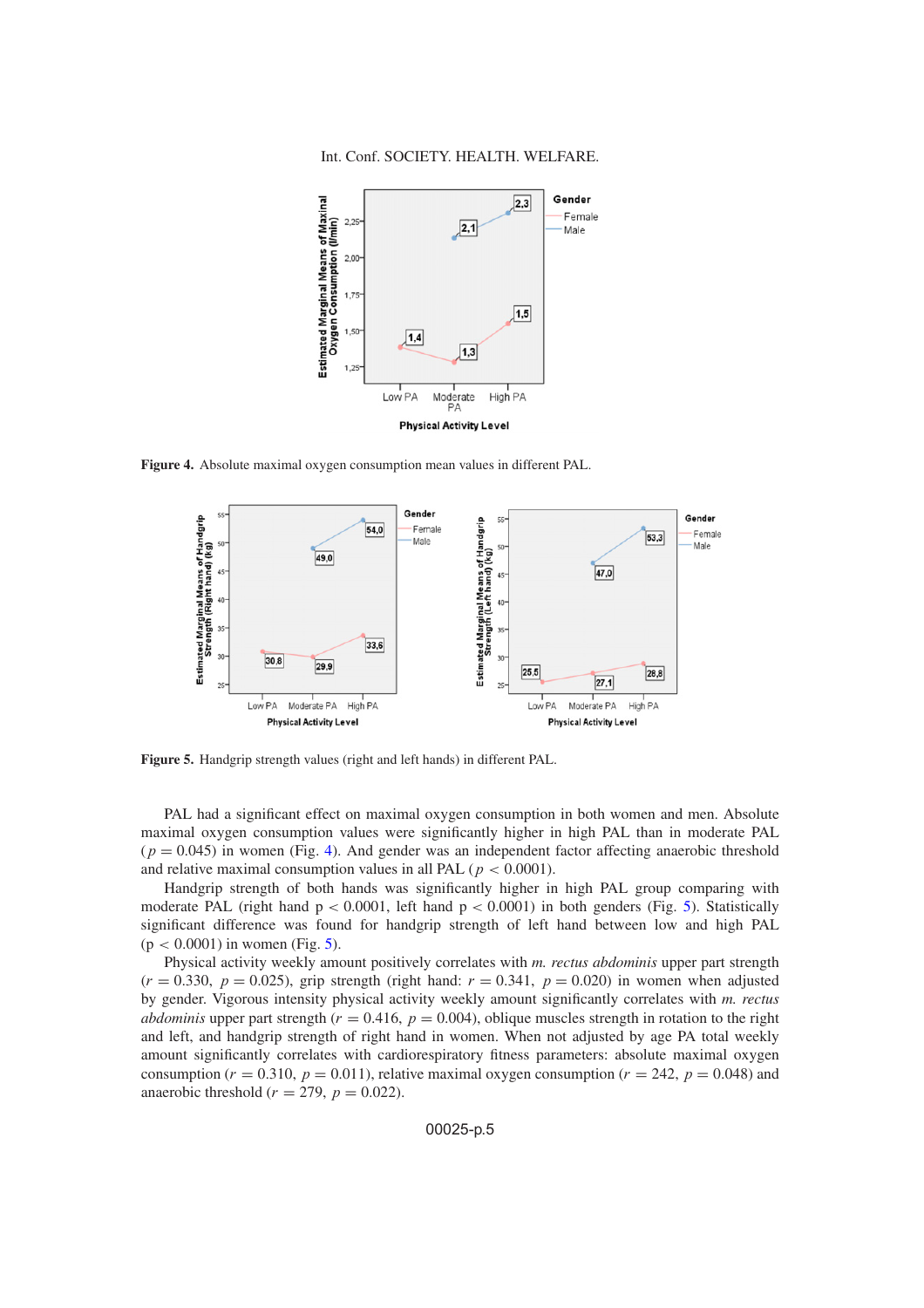# **Discussion**

The purpose of this study was to evaluate physical activity relation to health-related physical fitness in Physiotherapy and Physical Education students. The result showed that greater physical activity was associated with a higher level of health-related physical fitness in students of Physiotherapy and Physical Education study programs. Specifically, the *m. rectus abdominis* upper part and oblique muscles strength in rotation to the right and left, handgrip strength and maximal oxygen consumption were higher in high PAL group women. Physical activity weekly amount was correlated positively with *m. rectus abdominis* upper part strength, grip strength in women. When not adjusted by age total PA weekly amount significantly correlated with cardiorespiratory fitness parameters: absolute and relative maximal oxygen consumption, and anaerobic threshold.

Additionally, our findings showed that women were less physically active than men having a prevalence of moderate PAL comparing with 90.5% of high PAL in men. Our study findings are consistent with *Canadian Fitness & Lifestyle Research Institute* (2002) data, that women are less physically active comparing with men. Only 36% of women comparing with 52% of men are physically active to maintain optimal state of health.

Total amount of PA in a week positively correlated with cardiorespiratory fitness parameters, but only in women total amount of PA correlated positively with handgrip strength of right hand and *m. rectus abdominis* upper part strength and vigorous PA – also with oblique muscles strength in women after adjusting by gender. *D. Martinez-Gomez* et al. (2010) study is consistent with our finding. They found that vigorous PA and moderate-to-vigorous PA were related to CRF, but only vigorous PA was related with MF after adjusting by sex. Researchers of Netherlands and Belgium *Sassen B* et al. (2010) found similar results: aerobic fitness ( $p < 0.001$ ) was positively correlated with physical activity  $(p < 0.01)$ .

With regard to PA of different study programs, we have found that women of PE study program had a prevalence of high PAL, comparing with prevalence of moderate PA in women of PT study program and that men of PE study program were more physically active than men of PT study program, having a prevalence of high PAL. These findings are consistent with previous research of K. Gorner et al. (2009). The female and male students of Physiotherapy characterized a much lower level of PA in comparison to the female and male students of Physical Education (K. Gorner, 2009). This could be explained by the essence of additional sport activities of PE students during their studies at university.

Researchers from Taiwan Cheng et al. (2011) concluded that college students who routinely engage in exercise tend to be heavier, have superior muscles strength and stamina, and have better flexibility than those who do not exercise on a regular basis. As in our results high PA level was an indicator of regular sport exercises, we can conclude that we have found similar results and data analysis showed that students with high PAL had higher body weight, had better abdominal muscles strength and handgrip strength. However, flexibility of hamstring muscles didn't show statistically significant association with PAL.

Our findings are also consistent with *Beets M.* et al. (2005) research results. They noted a positive increase in cardiovascular fitness with the increase of taken sport activities. They found that adolescents enrolled in PE and participating in one or more school-sponsored sports exhibited greater cardiovascular fitness levels than adolescents participating solely in PE classes.

This study has some limitations. First, the study sample consisted of different amount of students of both genders and study programs. The study sample should be widened and almost equivalent amount of men and women of Physiotherapy and Physical Education study programs should be selected in order to make stable conclusions and also additional associations may be found. However, results of this study were analyzed taking into account this limitation. Secondly, the sample was composed of apparently healthy individuals with large group of people with normal body composition parameters; this may have influenced the results obtained for health-related physical fitness. Thus, generalization of these conclusions is only valid among apparently healthy young adults and mostly women.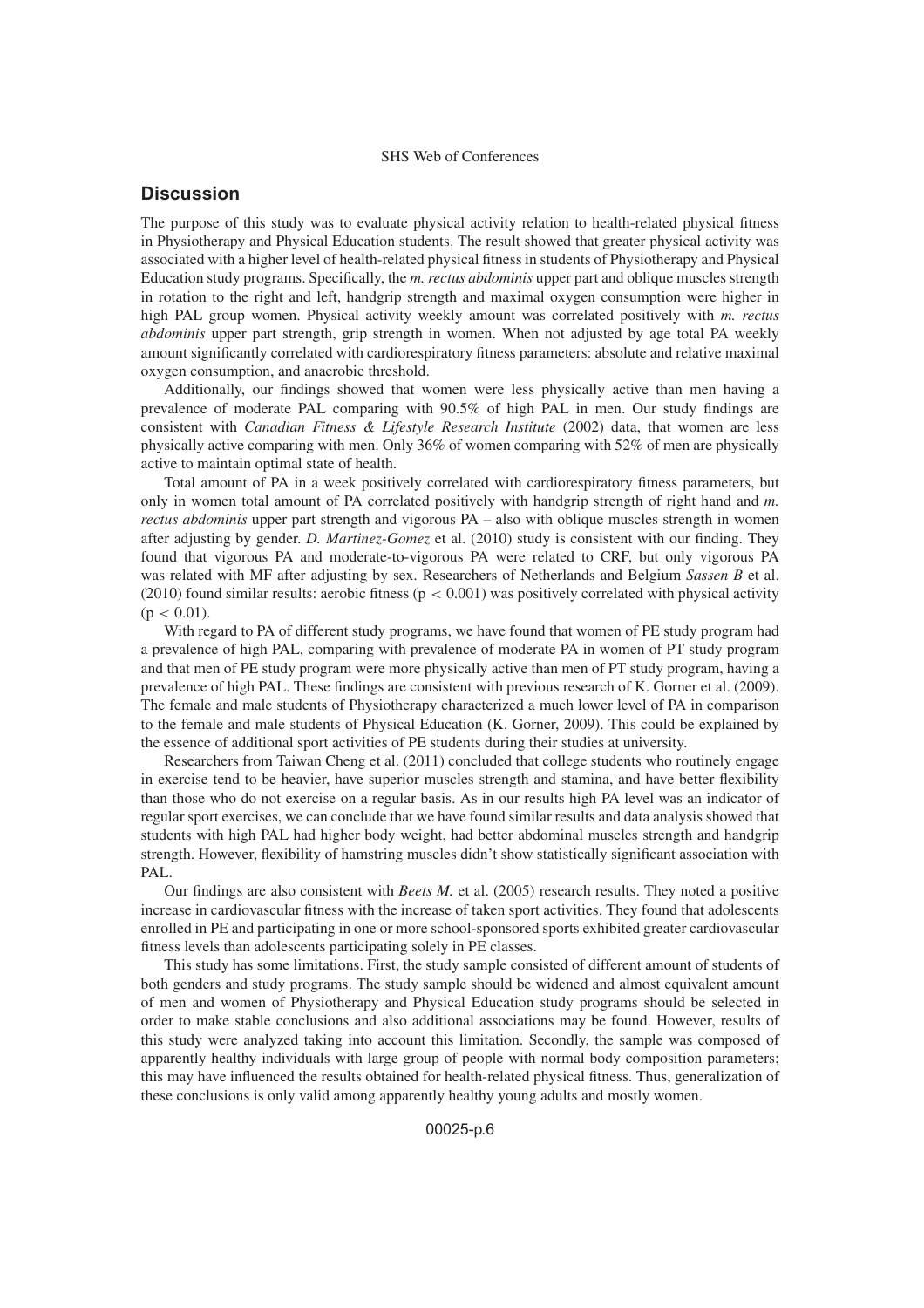#### Int. Conf. SOCIETY. HEALTH. WELFARE.

## **Conclusions**

- 1) Body composition values, hamstrings and *m. quadratus lumborum* elasticity were normal in most of the students.
- 2) Women were less physically active that men, and physical activity level was higher in Sport Education students than Physiotherapy students in both genders.
- 3) Greater physical activity generally implies a higher level of health-related physical fitness.
- 4) Higher physical activity level has positive influence on abdominal muscles strength, handgrip strength, and aerobic fitness.

### **References**

- [1] ACSM (2010). ACSM's health-related physical fitness assessment manual. 3rd ed. / editor, Leonard Kaminsky. – Philadelphia: Lippincott: Williams & Wilkins. 2, 4–5. pp
- [2] Adams, G.M., Beam, W.C. (2008). Exercise physiology laboratory manual, 5th ed., McGraw-Hill, New York, 47–48, 153, 261–262. pp
- [3] Beets, W.M., & Piletti, K.H. (2005). Contribution of Physical Education and Sport to Health-Related Fitness in High School Students. Journal of School Health, 75 (1), 25, 29
- [4] Boreham, C., Twisk, J., Murray, L., Savage, M., Strain, J.J., Cran, G. (2001). Fitness, fatness, and coronary heart disease risk in adolescents: the Northern Ireland Young Hearts Project. Med Sci Sports Exerc. 33, 270–274
- [5] Boreham, C., Twisk, J., Neville, C., Savage, M., Murray, L., Gallagher, A. (2002). Associations between physical fitness and activity patterns during adolescence and cardiovascular risk factors in young adulthood: The Northern Ireland Young Hearts Project. Int J Sports Med. 23, Suppl 1, 22–26
- [6] Cheng, J.S, Yang, M.C., Ting, P.H., Chen, W.L., Huang, Y.Y. (2011). Leisure, lifestyle, and healthrelated physical fitness for college students. Social Behavior and Personality. 39 (3), 324, 330–331
- [7] Ekelund, U., Poortvliet, E., Nilsson, A., Yngve, A., Holmberg, A., Sjostrom, M. (2001). Physical activity in relation to aerobic fitness and body fat in 14- to 15-year-old boys and girls. Eur J Appl Physiol. 85, 195–201
- [8] Görner, K., Boraczyński, T., Štihec, J. (2009). Physical activity, body mass, body composition and the level of aerobic capacity among young, adult women and men. Sport SPA. 6 (2), 8–10
- [9] Hasselstrom, H., Hansen, S.E., Froberg, K., Andersen, L.B. (2002). Physical fitness and physical activity during adolescence as predictors of cardiovascular disease risk in young adulthood. Danish youth andsports study. An eight-year follow-up study. Int J Sports Med. 23, Suppl 1, 27–31
- [10] Janz, K.F., Dawson, J.D., Mahoney, L.T. (2002). Increases in physical fitness during childhood improve cardiovascular health during adolescence: the Muscatine Study. Int J Sports Med. 23, Suppl 1, 15–21
- [11] Kundziòa, I., Grants, J. Sedentary living and the level of physical activity in Latvia: analysis and problem. Journal of Sport Science. Nr. 2011, 2 (1), 85
- [12] Lynn, P. M., & Epler, M. E. (1998). Fundamentals of musculosceletal assessment techniques, 2nd ed. New-York: Lippincott. 243-244, 290–291
- [13] Martinez-Gomez, D., Eisenmann, J.C., Gomez-Martinez, S., Veses, A., Romeo, J., Veiga, O.L., Marcos, A., AFINOS Study Group. (2010). Associations of physical activity and fitness with adipocytokines in adolescents: The AFINOS study. *Nutrition, Metabolism & Cardiovascular Diseases.* 22 (3): 255. DOI:10.1016/j.numecd.2010.07.010
- [14] Mesa, J.L., Ortega, F.B., Ruiz, J.R., Castillo, M.J., Hurtig-Wennlöf, A., Sjöström, M., Gutiérrez, Á. (2006). The importance of cardiorespiratory fitness for healthy metabolic traits in children and adolescents: the AVENA Study. J Public Health. 14, 178–179. DOI 10.1007/s10389-006-0033-9